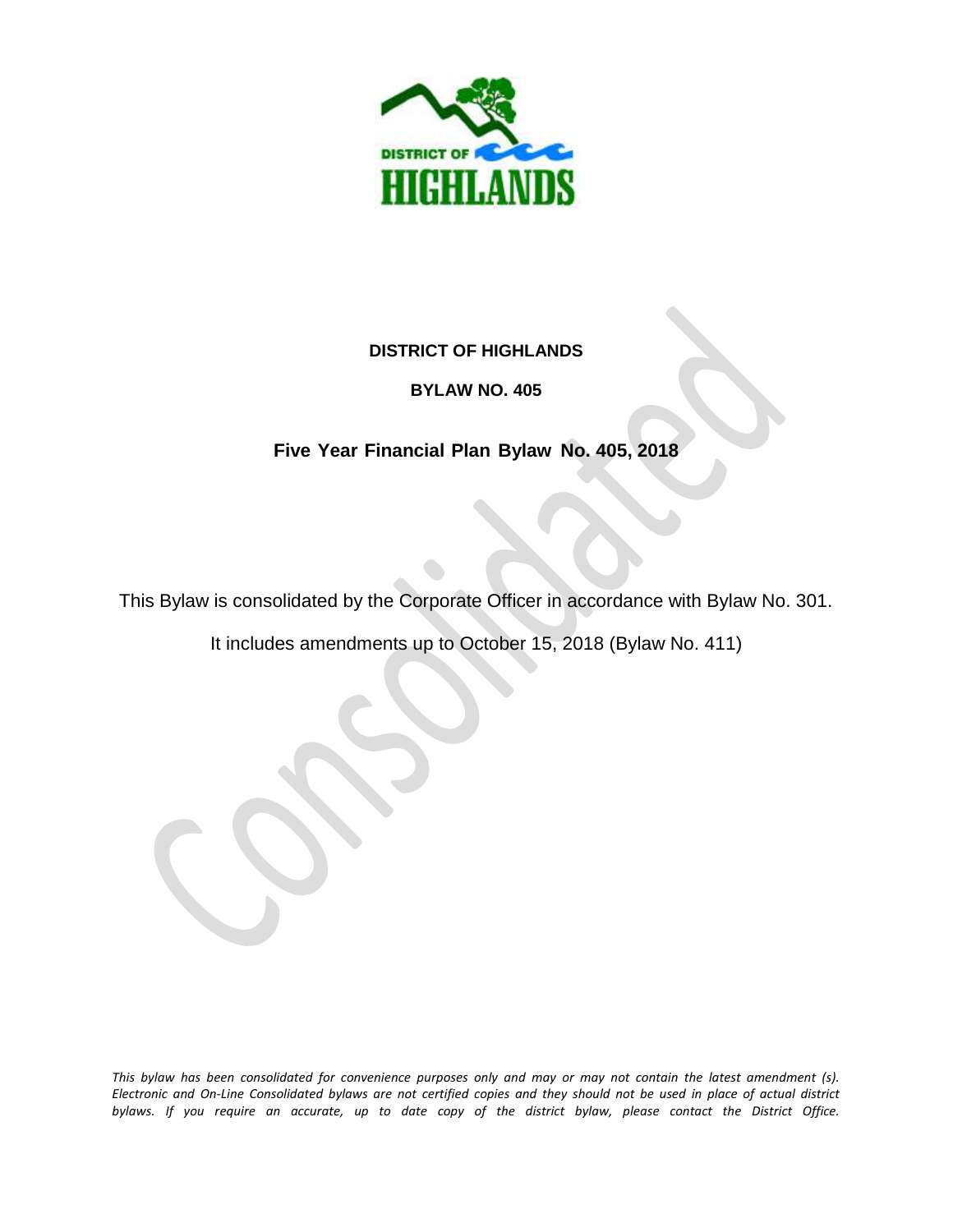

# **DISTRICT OF HIGHLANDS BYLAW NO. 405**

#### BEING A BYLAW OF THE DISTRICT OF HIGHLANDS TO ADOPT THE FIVE YEAR FINANCIAL PLAN FOR THE YEARS 2018 TO 2022

**NOW THEREFORE** The Council of the District of Highlands, in open meeting assembled, enacts as follows:

- 1. Schedule "A" attached to and forming part of this Bylaw is declared to be the Five Year Financial Plan of the District of Highlands for the five year period ending December 31, 2022.
- 2. Schedule "B" attached to and forming part of this Bylaw is declared to be the Statement of Objectives and Policies of the District of Highlands for the purposes of this Bylaw.
- 3. This Bylaw may be cited for all purposes as the "Five Year Financial Plan Bylaw No. 405, 2018".

| <b>READ A FIRST TIME THIS</b>  | $\nabla$ <sup>th</sup> | DAY OF | MAY, 2018 |
|--------------------------------|------------------------|--------|-----------|
| <b>READ A SECOND TIME THIS</b> | $-7$ <sup>th</sup>     | DAY OF | MAY, 2018 |
| <b>READ A THIRD TIME THIS</b>  | 7 <sup>th</sup>        | DAY OF | MAY, 2018 |
| <b>ADOPTED THIS</b>            | 14 <sup>th</sup>       | DAY OF | MAY, 2018 |

*Original Signed Original Signed*

MAYOR CORPORATE OFFICER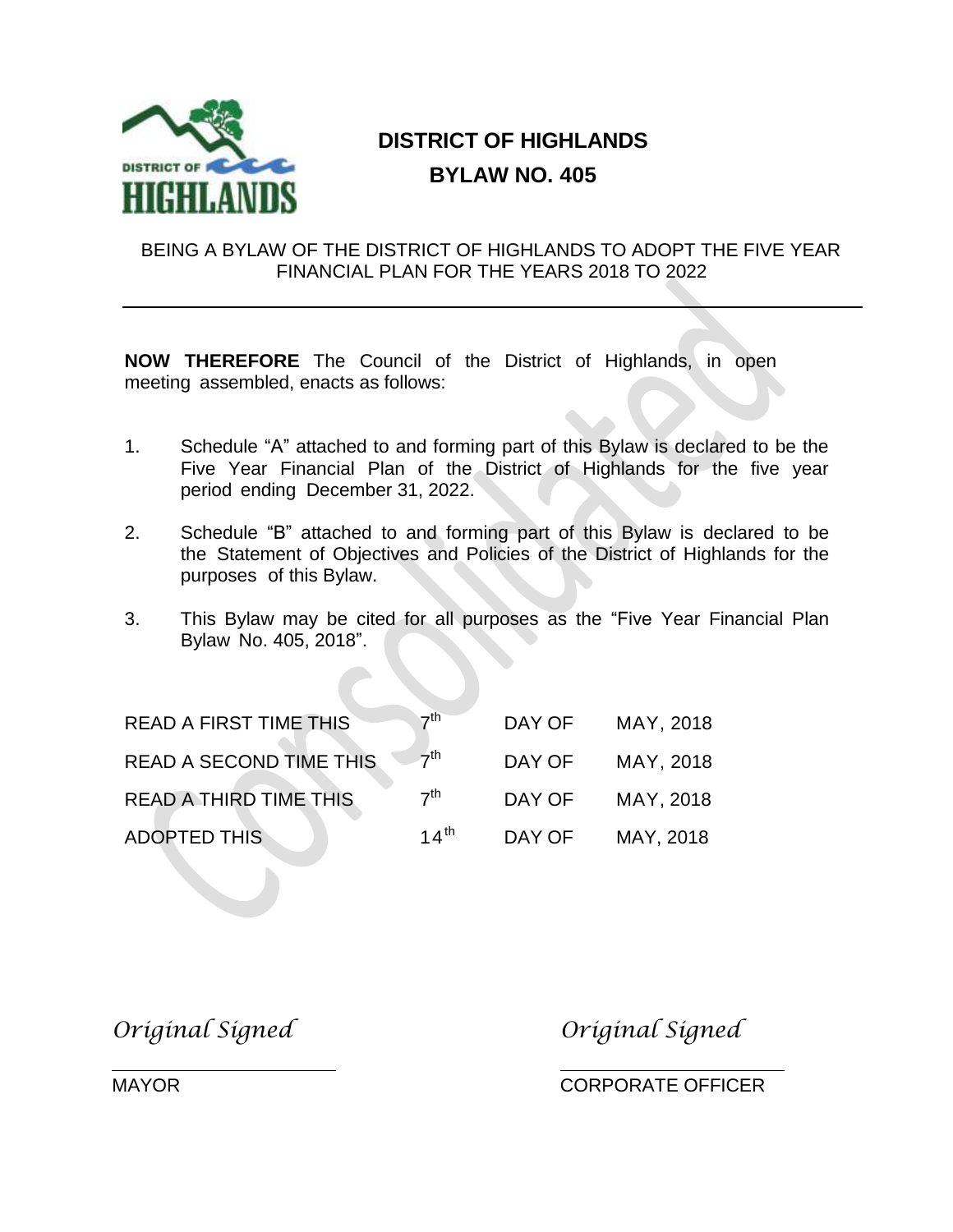#### Schedule "A" to Bylaw No. 405 2018 – 2022 Financial Plan

| <b>District of Highlands</b>            | <b>Consolidated Five Year Financial Plan</b> |  |               |               |               |               |
|-----------------------------------------|----------------------------------------------|--|---------------|---------------|---------------|---------------|
|                                         | 2018                                         |  | 2019          | 2020          | 2021          | 2022          |
|                                         | <b>Budget</b>                                |  | <b>Budget</b> | <b>Budget</b> | <b>Budget</b> | <b>Budget</b> |
| <b>Operating Revenues</b>               |                                              |  |               |               |               |               |
| Taxation                                | 1,895,000                                    |  | 1,929,300     | 2,016,100     | 2,029,400     | 2,074,500     |
| Sales of Services                       | 67,600                                       |  | 67,600        | 67,600        | 67,600        | 67,600        |
| Other Revenue                           | 74,000                                       |  | 58,700        | 58,700        | 58,700        | 58,700        |
| <b>Grants and Contributions</b>         | 729,000                                      |  | 579,000       | 579,000       | 579,000       | 579,000       |
| <b>Total Operating Revenues</b>         | 2,765,600                                    |  | 2,634,600     | 2,721,400     | 2,734,700     | 2,779,800     |
| <b>Operating Expenses</b>               |                                              |  |               |               |               |               |
| <b>General Government Services</b>      | 785,900                                      |  | 787,400       | 795,200       | 804,500       | 811,100       |
| <b>Protective Services</b>              | 453,300                                      |  | 444,800       | 448,200       | 451,700       | 455,200       |
| <b>Transportation Services</b>          | 285,000                                      |  | 245,000       | 247,000       | 247,000       | 247,000       |
| <b>Planning Services</b>                | 317,000                                      |  | 210,300       | 184,700       | 184,700       | 184,700       |
| <b>Recreation and Cultural Services</b> | 375,200                                      |  | 380,400       | 384,600       | 385,100       | 385,100       |
| <b>Total Operating Expenses</b>         | 2,216,400                                    |  | 2,067,900     | 2,059,700     | 2,073,000     | 2,083,100     |
| <b>Net from Operations</b>              | 549,200                                      |  | 566,700       | 661,700       | 661,700       | 696,700       |
| <b>Add</b>                              |                                              |  |               |               |               |               |
| Surplus Used for Capital and Projects   | 40,300                                       |  | 30,000        | 30,000        | 30,000        | 30,000        |
| <b>Equity for Amortization</b>          | 862,200                                      |  | 862,200       | 862,200       | 862,200       | 862,200       |
| Reserves Used for Capital               | 456,700                                      |  | 145,000       | 783,400       | 195,000       | 220,000       |
| Proceeds of Debt                        |                                              |  |               |               |               |               |
| <b>Deduct</b>                           |                                              |  |               |               |               |               |
| Capital Expenses                        | 509,000                                      |  | 170,000       | 843,400       | 255,000       | 280,000       |
| <b>Amortization Expense</b>             | 862,200                                      |  | 862,200       | 862,200       | 862,200       | 862,200       |
| Transfer to reserves                    | 476,300                                      |  | 510,800       | 570,800       | 570,800       | 605,800       |
| <b>Debt Servicing</b>                   | 60,900                                       |  | 60,900        | 60,900        | 60,900        | 60,900        |
| <b>Total Budget for the Year</b>        |                                              |  |               |               |               |               |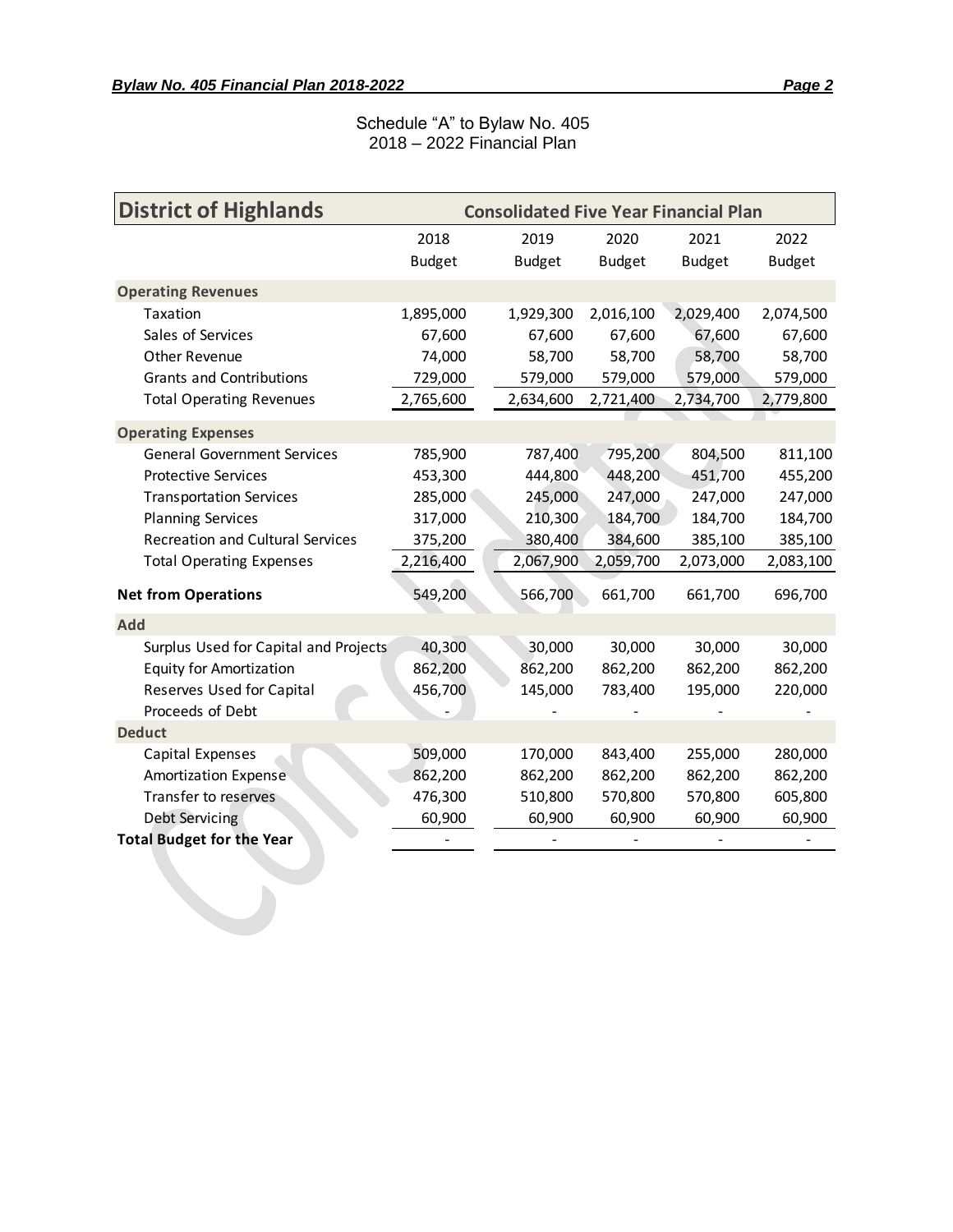# *SCHEDULE "B"*

In accordance with Section 165(3.1) of the *Community Charter,* the District of Highlands is required to include in the Five Year Financial Plan, objectives and policies regarding each of the following:

- 1. The proportion of total revenue that comes from each of the funding sources described in Section 165(7) of the *Community Charter*;
- 2. The distribution of property taxes among the property classes, and
- 3. The use of permissive tax exemptions.

#### **Funding Sources**

Property taxes account for the greatest proportion of revenue. The services covered by property taxation encompass such things as general administration, road maintenance, fire protection, and bylaw enforcement. Because the District services that are provided are relatively minimal there is no significant impact that can be made relative to offsetting taxes with additional fee based charges. The significant exception to this is the provision of Building Inspection, Subdivision Approval Services, and Land Use Application processes where the fees charged in the permitting process accomplish almost complete cost recovery.

Unconditional provincial government grants from the second largest funding source in the District's budget.

# *Objective*

 Over the next five years, it is anticipated that there will not be any significant change to the revenue structure.

# *Policies*

- The District will continue to maintain a high degree of cost recovery of the Building Inspection, Subdivision and Land Use Application Services it provides.
- The District will continue to analyze fee for service based functions, to ensure that the cost implications are clear and adjusted if appropriate.